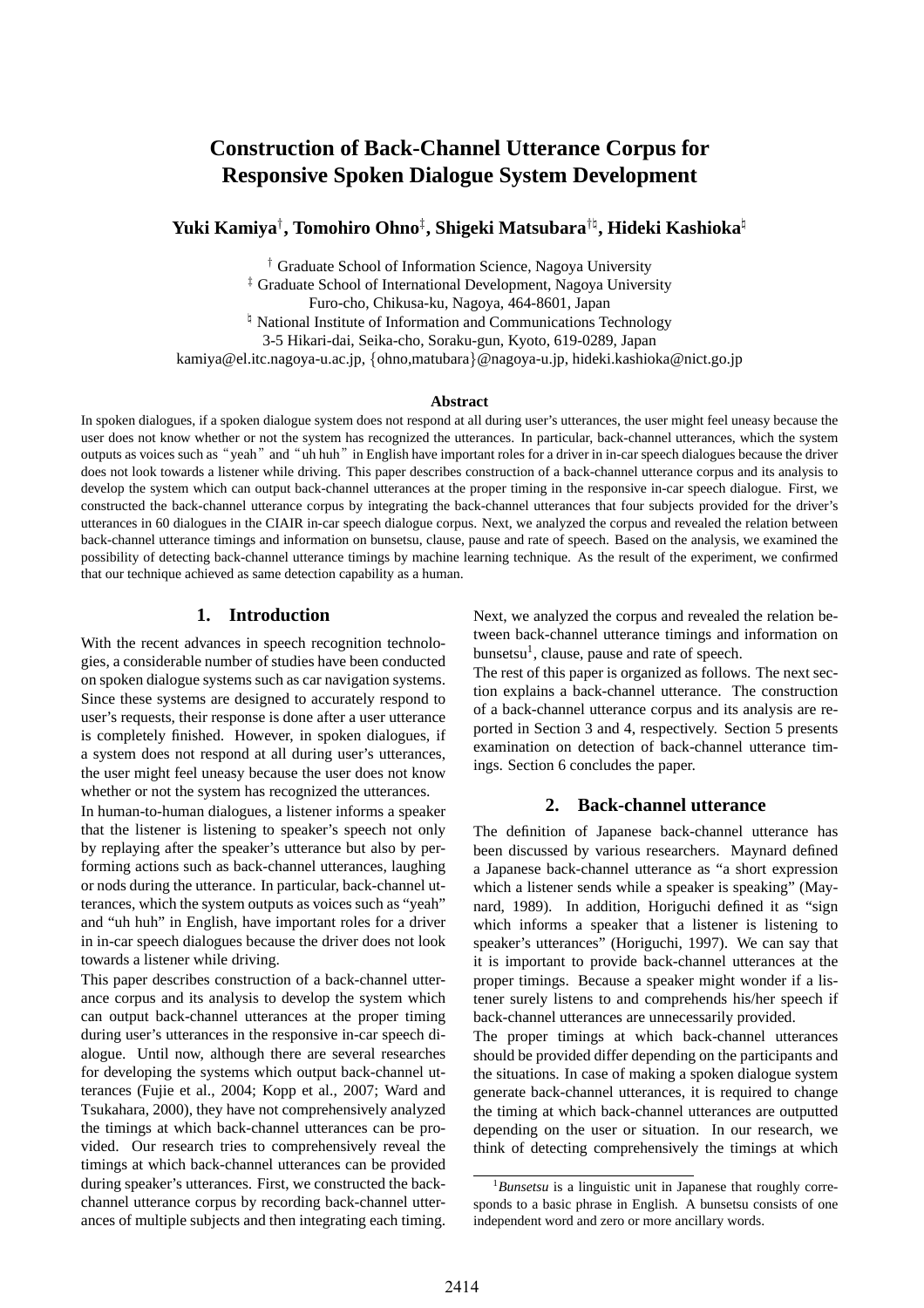| subject 1 | 232 |
|-----------|-----|
| subject 2 | 217 |
| subject 3 | 65  |
| subject 4 | 136 |

Table 1: Number of back-channel utterances

back-channel utterances can be provided, and then deciding the proper back-channel utterance timing depending on the user's preference and the situation among the detected timings. This can prevent the system from outputting backchannel utterances at the unnatural timings.

# **3. Construction of back-channel utterance corpus**

In order to analyze comprehensively the timings at which back-channel utterances can be provided, we constructed a back-channel utterance corpus by integrating back-channel utterances which multiple subjects provided.

### **3.1. Recording and transcription of back-channel utterances**

We recorded back-channel utterances which four subjects provided for driver's utterances (297 turns in 60 dialogues) in the CIAIR in-car speech dialogue corpus (Kawaguchi et al., 2004). We limited the utterance of the subjects to only "はい *hai* (yeah)," and ordered them to provide as many back-channel utterances as possible at non-unnatural timings. In addition, we played the subjects the sounds of driver's utterances turn-by-turn, and ordered them to provide back-channel utterances during the driver's utterances of each turn. Table 1 shows the number of back-channel utterances by each subject.

We transcribed the driver's utterances and the timings at which each subject provided back-channel utterances based on the recorded speech. Figure 1 shows an example of the transcription. Each line means a morpheme or a pause in driver's utterances. Each line contains information on the start-end time and whether or not a back-channel utterance was provided at the place. In addition, information on the part-of-speech, bunsetsu boundary and clause boundary are described in case of a morpheme. In our research, a morpheme or a pause<sup>2</sup> is thought of as a basic segment for analysis. By analyzing which segment a back-channel utterance was provided at, we reveal the characteristic of back-channel utterance timings. Here, information on morphological analysis, clause boundary and time of each basic segment were provided by ChaSen (Matsumoto et al., 1999), CBAP (Kashioka and Maruyama, 2004) and Julius (Lee et al., 2001), respectively.

#### **3.2. Integration of back-channel utterances by each subject**

As shown by Figure 1 and Table 1, the number and timing of back-channel utterances are different from each subject.



Figure 1: Sample of transcription of driver's utterances and subjects' back-channel utterances

|               | clause boundary<br>bunsetsu NO.<br>morpheme or pause                                                                                                |          |      | start time end time |
|---------------|-----------------------------------------------------------------------------------------------------------------------------------------------------|----------|------|---------------------|
| $\Omega$      | と "感動詞-フィラー (interjection)"<br>$\geq$ to                                                                                                            | $\Omega$ | 0.03 | 0.17                |
|               | [pause less than 200 ms]<br>pause                                                                                                                   | o        | 0.18 | 0.28                |
| 1             | 豪華<br><i>goka</i> 豪華 "名詞-普通名詞 (noun)"                                                                                                               | o        | 0.29 | 0.61                |
|               | na tž<br>"助動詞 (auxiliary verb)"<br>な                                                                                                                | O        | 0.62 | 0.74                |
| $\mathcal{P}$ | フランス furansu フランス "名詞-固有名詞 (noun)"                                                                                                                  | $\Omega$ | 0.75 | 1.22                |
|               | 料理 ryori 料理 "名詞-普通名詞 (noun)"                                                                                                                        | 1        | 1.23 | 1.53                |
|               | が<br>が<br>"助詞-格助詞 (particle)"<br>ga                                                                                                                 | $\Omega$ | 1.54 | 1.64                |
| 3             | 食べ tabe 食べる "動詞-一般 (verb)"                                                                                                                          | $\Omega$ | 1.65 | 1.91                |
|               | tai たい "助動詞 (auxiliary verb)"<br>たい                                                                                                                 | $\Omega$ | 1.92 | 2.16                |
|               | ん n ん "助詞-準体助詞 (particle)"                                                                                                                          | $\Omega$ | 2.17 | 2.19                |
|               | です desu です "助動詞 (auxiliary verb)"                                                                                                                   | $\Omega$ | 2.20 | 7.47                |
|               | けども kedomo けども "助詞-接続助詞 (particle)"<br>compound clause-keredomo                                                                                     | 1        | 2.43 | 2.94                |
|               | [initial 200ms pause]<br>pause                                                                                                                      | $\Omega$ | 2.95 | 3.15                |
|               | [left pause]<br>pause                                                                                                                               | $\Omega$ | 3.16 | 3.64                |
| 4             | この kono この "連体詞 (adnominal)"                                                                                                                        | $\Omega$ | 3.65 | 3.91                |
|               | hen 辺 "名詞-普通名詞 (noun)"<br>辺                                                                                                                         | $\Omega$ | 3.92 | 4.22                |
|               | だ "助動詞 (auxiliary verb)"<br>で<br>de                                                                                                                 | $\Omega$ | 4.23 | 4.54                |
|               | [initial 200ms pause]<br>pause                                                                                                                      | 1        | 4.55 | 4.75                |
|               | [left pause]<br>pause                                                                                                                               | $\Omega$ | 4.76 | 4.85                |
| 5             |                                                                                                                                                     |          |      |                     |
|               | Starting from the left, whether or not subject 1, 2, 3, 4 provided<br>a back-channel feedback in each segment.<br>(1: provided, 0: did not provide) |          |      |                     |

Figure 2: Sample of back-channel utterance corpus constructed by the integration

Our back-channel utterance corpus was constructed by integrating the back-channel utterances which four subjects provided. This integration was performed, by focusing on the timing at which each subject provided a back-channel utterance as voice (hereafter, **output timing**) and the timing at which each subject thought to provide the back-channel utterance in one's head (hereafter, **inspiration timing**), in the following order:

- 1. In case that the output timings are different but the inspiration timings are thought to be same, those back-channel utterances are eliminated except a backchannel utterance which the most subjects provided at the same output timing.
- 2. All back-channel utterances which were left after the above procedure are adopted as the meaningful output timing.

Figure 2 shows a sample of the back-channel utterance corpus constructed by integrating back-channel utterances of four subjects which are shown in Figure 1. In this integration, the inspiration timings of back-channel utterances

<sup>&</sup>lt;sup>2</sup>If the length of a pause is over 200ms, the pause is divided into two basic segments: the initial 200ms pause and the left pause.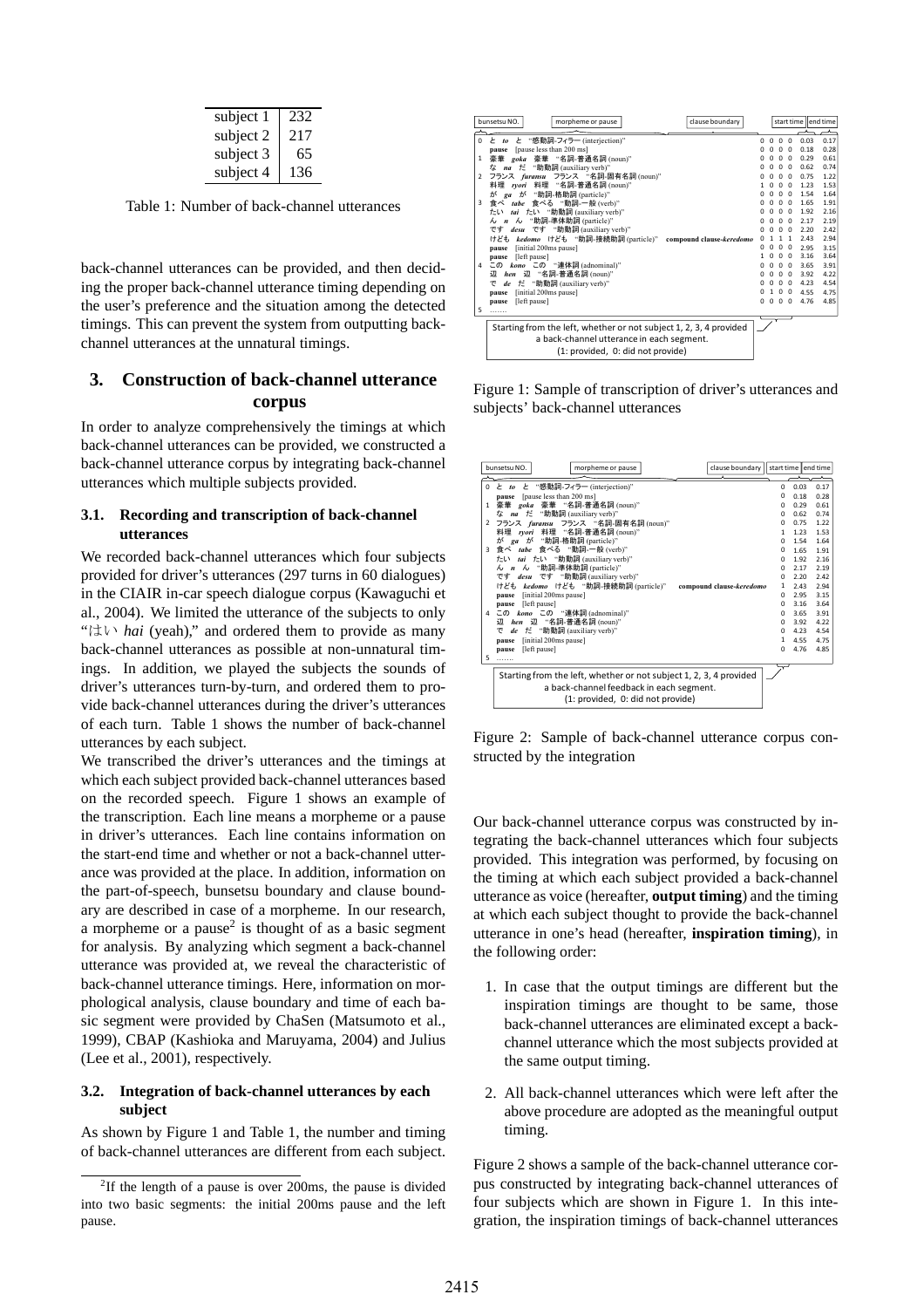| dialogue               | 60    |
|------------------------|-------|
| turn                   | 297   |
| bunsetsu               | 1,478 |
| morpheme               | 3,178 |
| pause                  | 756   |
| back-channel utterance | 324   |

Table 2: Size of back-channel utterance corpus

| dialogue               | 50    |
|------------------------|-------|
| turn                   | 250   |
| bunsetsu               | 1,227 |
| morpheme               | 2,656 |
| pause                  | 618   |
| back-channel utterance | 265   |

Table 3: Size of analysis data

which were provided at "けども *kedomo* (although) (2.43- 2.94 sec)" and "left pause (3.16-3.64 sec)" in Figure 1 are judged to be same and then only the back-channel utterance which was provided at "けども *kedomo* (although) (2.43- 2.94sec)" is left and the other is eliminated.

Table 2 shows the size of the back-channel utterance corpus which was constructed by this means.

#### **3.3. Evaluation of back-channel utterance corpus**

To evaluate the validity of the back-channel utterance corpus constructed in the previous section, we conducted a subjective experiment. In this experiment, an evaluator listened to the mixed sounds of the driver's speech and the back-channel utterances created by using a speech synthesizer according to the corpus, and then, evaluated whether or not the timing of each back-channel utterance is unnatural. We created the sound of a listener's back-channel utterance so that the back-channel utterance was outputted at 50msec after the start time of the basic segment at which the back-channel utterance was provided. Here, we created the back-channel utterance "はい *hai* (yeah)" by using the speech synthesizer "HitVoice" produced by Hitachi, Ltd.

Among 324 back-channel utterances in the constructed corpus, 34 back-channel utterances, which occupy 10.5% of the total, were judged as unnatural. Considering that the back-channel utterances which the subjects have to hear are all the same, the availability of the constructed backchannel utterance corpus is accepted as a reasonable degree.

# **4. Characteristic analysis of back-channel utterance timings**

In our research, we plan to adopt a statistical approach to detect the timing at which a back-channel utterance can be provided. To decide the available features in a statistical approach, we analyzed the characteristic of back-channel utterance timings by using the corpus constructed in the previous section. We focused on bunsetsu and clause as linguistic information and a pause and rate of speech as

| particle       | 25.2%   | (102/405) |
|----------------|---------|-----------|
| interjection   | 8.5%    | (21/246)  |
| auxiliary verb | 27.5%   | (28/102)  |
| noun           | 24.0%   | (18/75)   |
| conjunction    | 5.5%    | (3/55)    |
| adverb         | 9.5%    | (3/42)    |
| adjective      | 0.0%    | (0/17)    |
| verb           | 8.3%    | (1/12)    |
| suffix         | 9.1%    | (1/11)    |
| pronoun        | $0.0\%$ | (0/10)    |
|                |         |           |

Table 4: POS of the final morpheme of a bunsetsu and its rate at which back-channel utterances are provided

phonetical information, and investigated the relations between them and back-channel utterance timings. In the analysis, we used 50 dialogues in the back-channel utterance corpus. Table 3 shows the size of the analysis data. There were 3,274 basic segments, consisting of 2,656 morphemes and 618 pauses, in the 50 dialogues. Among them, a back-channel utterance was provided in 265 basic segments. The rate at which back-channel utterances are provided was 8.1%. Here, this numerical value means the rate at which a back-channel utterance was averagely provided in a basic segment. If the rate at which back-channel utterances are provided in the basic segments having a characteristic is higher than this numerical value 8.1%, it means back-channel utterances are easy to be provided in the basic segments.

#### **4.1. Bunsetsu and back-channel utterance timing**

Back-channel utterances are considered to be provided by a listener when the listener understood the utterances of the speaker to some extent because back-channel utterances express the contents understanding. On the other hand, a bunsetsu is the smallest meaningful unit in Japanese. Therefore, a back-channel utterance tends to be provided right after a bunsetsu is uttered.

There were 977 bunsetsus except the final bunsetsu of turns in the analysis data. Among them, a back-channel utterance was provided in the basic segments right after 178 bunsetsus. The rate at which back-channel utterances are provided was 18.2%. The rate at which back-channel utterances are provided in the basic segments right after bunsetsus was higher than the rate in all basic segments (8.1%), and thus, we confirmed that back-channel utterances tend to be provided in the basic segments right after bunsetsus.

Next, we analyzed the difference between the types of a bunsetsu. Table 4 shows the rate at which back-channel utterances are provided in the basic segments right after each type of a bunsetsu, which is classified by the POS of the final morpheme of a bunsetsu. A back-channel utterance is easy to be provided in the basic segments right after a bunsetsu of which the final morpheme is a particle, an auxiliary verb or a noun.

#### **4.2. Clause and back-channel utterance timing**

Since a clause is a more meaningful unit than a bunsetsu, a back-channel utterance is considered to tend tobe provided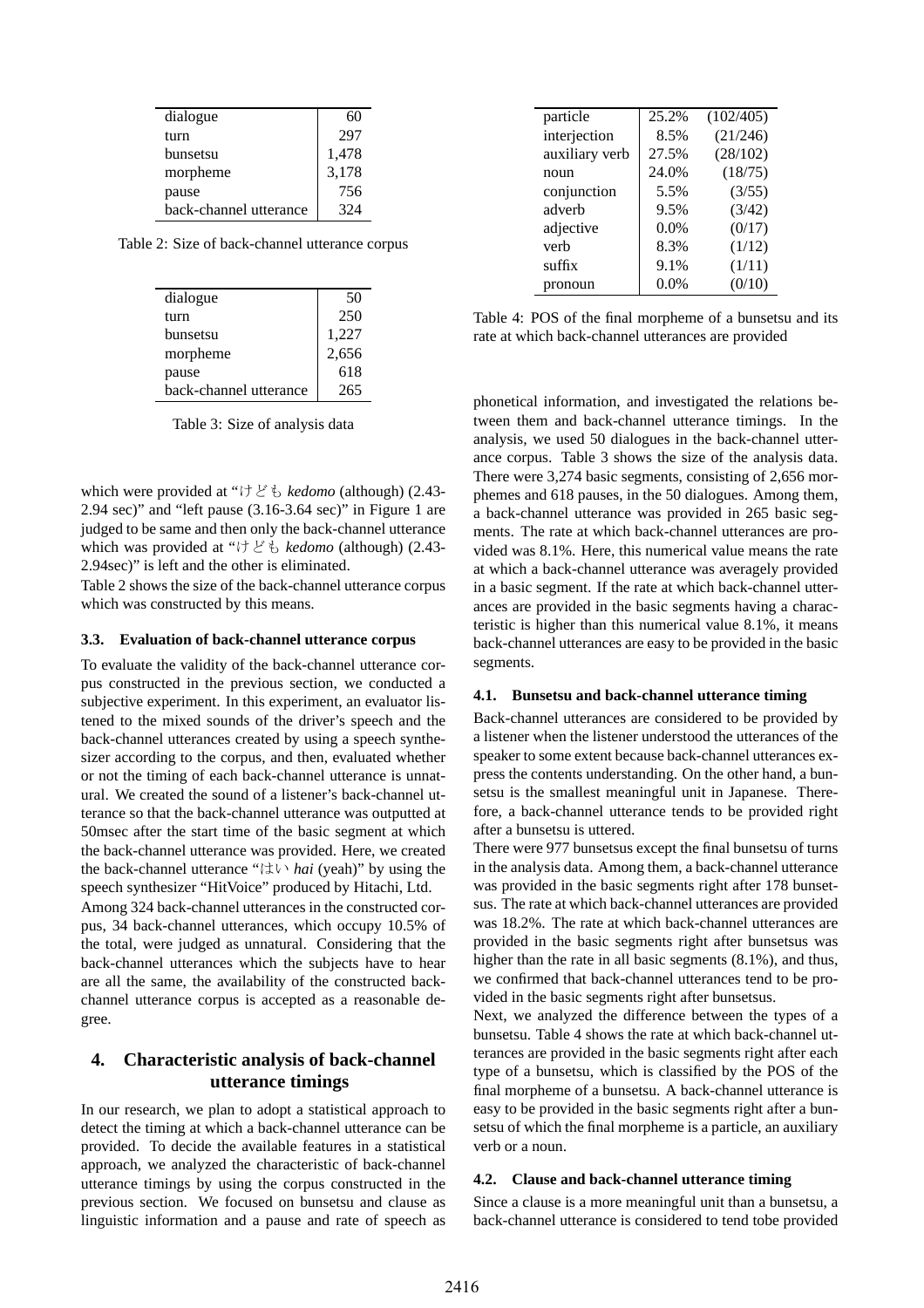| interjection              | 5.1%  | (6/118) |
|---------------------------|-------|---------|
| quotation clause          | 8.6%  | (3/35)  |
| compound clause -keredomo | 67.6% | (23/34) |
| conjunction               | 7.4%  | (2/27)  |
| topicalized element -wa   | 12.0% | (3/25)  |
| compound clause -te       | 42.9% | (6/14)  |
| continuous clause         | 7.1%  | (1/14)  |
| indirect question clause  | 40.0% | (4/10)  |

Table 5: Type of clauses and its rate at which back-channel utterances are provided

# utterances are provided (%) rate at which back-channel utterances are provided (%) rate at which back-channel 40 30  $20$ 10 0 -8 -7 -6 -5 -4 -3 -2 -1 difference between the rate of speech of each morpheme and the average (mora/sec)

50

right after a clause.

There existed 341 clauses except final clauses of turns in the analysis data. Among them, a back-channel utterance was provided in the basic segments right after 66 clauses. The rate at which back-channel utterances are provided in the basic segments right after clauses was 19.4%, and higher than the rate in all basic segments (8.1%) and in the basic segments right after bunsetsus (18.2%). Therefore, we confirmed that back-channel utterances tend more strongly to be provided in the basic segments right after clauses.

Next, we analyzed the difference between the types<sup>3</sup> of clauses. Table 5 shows the rate at which back-channel utterances are provided in the basic segments right after each type of a clause. The rate for the basic segment right after "compound clause *-keredomo*" was high. The ease-ofprovision of back-channel utterances was different between the types of clauses.

#### **4.3. Pause and back-channel utterance timing**

Since a back-channel utterance has the function to demand utterances from a partner, a back-channel utterance is considered to tend to be provided in a pause.

Among 618 pause segments, a back-channel utterance was provided in 102 pause segments. The rate at which backchannel utterances are provided in the pause segments was 16.5% and higher than the rate in all basic segments (8.1%). We confirmed that a back-channel utterance tends to be provided in the pause segments.

### **4.4. Rate of speech and back-channel utterance timing**

Since a back-channel utterance has the function to demand utterances from a partner, a back-channel utterance is considered to tend to be provided when the rate of speech of the parter becomes slow. We measured the rate of speech (mora/second) of each morpheme in drivers' utterances and classified all morphemes into the two classes: the faster class and the slower class than the average rate of speech of a morpheme. We investigated the rate at which backchannel utterances are provided in the basic segments right after morphemes in each of the two classes. Here, the average rate of speech of a morpheme was calculated for each driver in consideration of the difference between persons. In case of a morpheme of which the rate of speech

Figure 3: Rate of speech and rate at which back-channel utterances are provided

is faster than the average, the rate at which ack-channel utterances are provided in the basic segments right after the morpheme was 5.7% (99/1,746). In case of a slower morpheme, the rate at which back-channel utterances are provided in the basic segments right after the morpheme was 12.9% (165/1278). From this, we could see that if the rate of speech of a morpheme became slower than the average rate of speech, a back-channel utterance became easy to be provided in the basic segment right after the morpheme. Furthermore, we classified all morphemes according to the difference between the rate of speech of each morpheme and the average rate of speech on a 1 mora-per-second ba-

sis, and investigated the rate at which back-channel utterances are provided in the basic segments right after morphemes in each of the classes. The result is shown in Figure 3. The slower the rate of speech of a morpheme was, the higher the rate at which back-channel utterances are provided became. We could see that a back-channel utterance tended to be provided more strongly when the rate of speech of a morpheme became slower.

# **5. Examination of detection of back-channel utterance timings**

We examined the possibility of automatically detecting back-channel utterance timings by a machine learning technique based on the analysis described in Section 4.

# **5.1. Technique for detecting back-channel utterance timings**

Our research has an assumption that a basic segment in a sequence of basic segments  $(s_1 \cdots s_n)$  of a turn is sequentially inputted. In our technique, whenever a basic segment is inputted, it is judged whether or not a back-channel utterance can be provided in the input basic segment by using Support Vector Machine (SVM). Table 6 shows the features used by our SVM in judging whether or not a back-channel utterance is provided in a basic segment *s<sup>i</sup>* . These features can be obtained from  $s_1 \cdots s_{i-1}$ , which is a sequence of basic segments right before the input basic segment *s<sup>i</sup>* . Here, our research assumes that the information of each basic segment such as morphological information, clause information and time information can be obtained after the basic

 $3$ In our research, we used the types of clause boundaries defined by the Clause Boundary Annotation Program (Kashioka and Maruyama, 2004).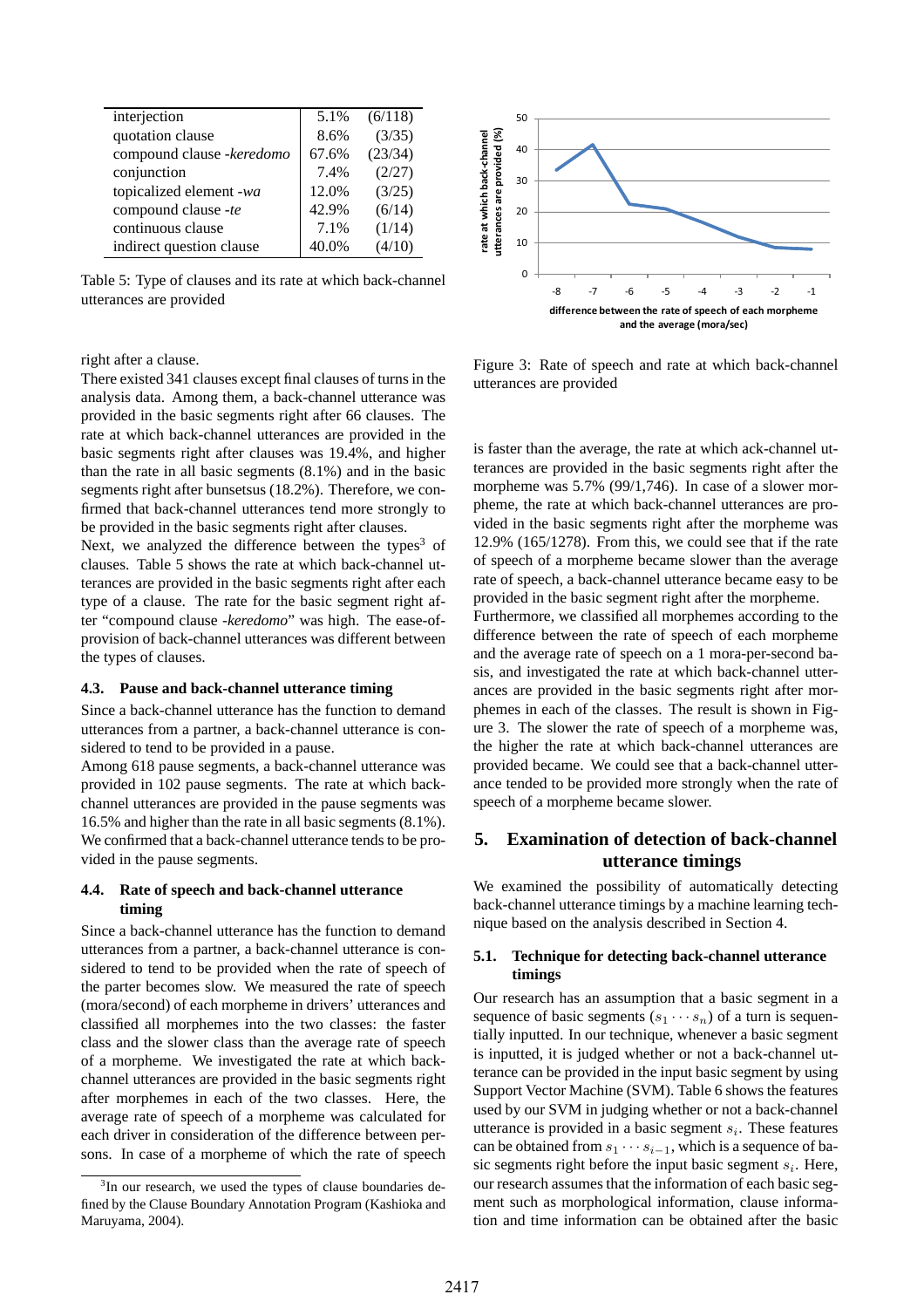1. whether or not *s<sup>i</sup>−*<sup>1</sup> is the final morpheme of a bunsetsu

- 2. **POS** of *s*<sub>*i*−1</sub> (if 1. is ture)
- 3. whether or not *s<sup>i</sup>−*<sup>1</sup> is the final morpheme of a clause
- 4. type of the clause to which  $s_{i-1}$  belongs (if 3. is ture) 5. whether or not  $s_{i-1}$  is the initial 200ms pause segment
- 5. whether or not  $s_{i-1}$  is the initial 200ms pause segment 6. whether or not the rate of speech of  $s_{i-1}$  is slower than
- 6. whether or not the rate of speech of  $s_{i-1}$  is slower than the average 7. difference between the rate of speech of  $s_{i-1}$  and the average (if 6.
- 7. difference between the rate of speech of  $s_{i-1}$  and the average (if 6. is true) 8. time length from the start time of the previous back-channel utterance (the
- time length from the start time of the previous back-channel utterance (the start time of  $s_1$  if there were no previous back-channel utterances) to the start time of *s<sup>i</sup>* .

Table 6: Features used by our SVM

segment is inputted.

#### **5.2. Experiment and discussion**

We conducted an experiment on detecting back-channel utterance timings and examined the possibility of the detection. Among the corpus constructed in Section 3, we used 50 dialogues which were the analysis data in Section 4 as learning data, and the remaining 10 dialogues as test data. LibSVM(Chang and Lin, 2001) was used with the default option as the SVM tool. For comparison, we collected the data of back-channel utterances by another subject, which was not the subjects of the construction described in Section 3. In the evaluation, we obtained recall and precision which were respectively defined as follows:

*precision* = # *of correctly provided BCUs* # *of provided BCUs*

$$
recall = \frac{\# \ of \ correctly \ provided \ BCUs}{\# \ of \ BCUs \ in \ the \ correct \ data}
$$

Here, BCUs mean back-channel utterances. If a basic segment in which a back-channel utterance was provided in the detection result matches that in the correct data, we judged that the back-channel utterance has been correctly provided.

Table 7 shows the experimental result. In the result by the subject, the f-measure was 33.8%. This indicates the difficulty of detecting the precisive back-channel utterance timings. The detection performance of our technique was slightly below that of the result by the subject.

On the other hand, in a spoken dialogue system, we think that if the detected timing has only the slight difference from the correct timing, the detected timing can be accepted. Therefore, we reevaluated a provided back-channel utterance as a correctly provided one if the difference between the detected timing and the timing of the correct data was within 200ms. Table 8 shows the reevaluation result. Our technique achieved a comparatively-high precision (70.8%). By expanding the learning data, we think back-channel utterance timings can be detected at the allowable level.

#### **6. Conclusions**

In this paper, first, we constructed the back-channel utterance corpus, which included 324 back-channel utterances, by integrating the back-channel utterances that 4 subjects

|            | precision | recall  | f-measure |  |
|------------|-----------|---------|-----------|--|
| our method | 54.2%     | 22.0%   | 31.3%     |  |
|            | (13/24)   | (13/59) |           |  |
| subject    | 63.6%     | 23.7%   | 33.8%     |  |
|            | (14/22)   | (14/59) |           |  |

Table 7: Experimental result

|            | precision | recall  | f-measure |  |
|------------|-----------|---------|-----------|--|
| our method | 70.8%     | 28.8%   | 41.0%     |  |
|            | (17/24)   | (17/59) |           |  |
| subject    | 72.7%     | 27.1%   | 39.5%     |  |
|            | (16/22)   | (16/59) |           |  |

Table 8: Reevaluation result

provided for the utterances of the driver's 297 turns in 60 dialogues. Next, we revealed the characteristic of backchannel utterance timings, by analyzing the constructed corpus. As the result, we found the following things:

- *•* The rate at which back-channel utterances are provided in the basic segments right after bunsetsus was 18.2%. Since this rate was higher than 8.1%, which is the average rate at which back-channel utterances are provided we can recognize the tendency that a backchannel utterance is easier to be provided in a basic segment right after a bunsetsu. In particular, a backchannel utterance is much easier to be provided in the basic segments right after bunsetsus of which the final morpheme is a particle or auxiliary.
- *•* The rate at which back-channel utterances are provided in the basic segment right after a clause was 19.4% and higher than the average rate 8.1%. We found that a back-channel utterance is easier to be provided in the basic segment right after a clause. In particular, a back-channel utterance tends to be provided in the basic segment right after a clause labeled "compound clause-*keredomo*."
- *•* The rate at which back-channel utterances are provided in pause segments was 16.5% and higher than the average rate 8.1%. Therefore, a back-channel utterance tends to be provided in a pause segment.
- *•* When the rate of speech of a morpheme was slower